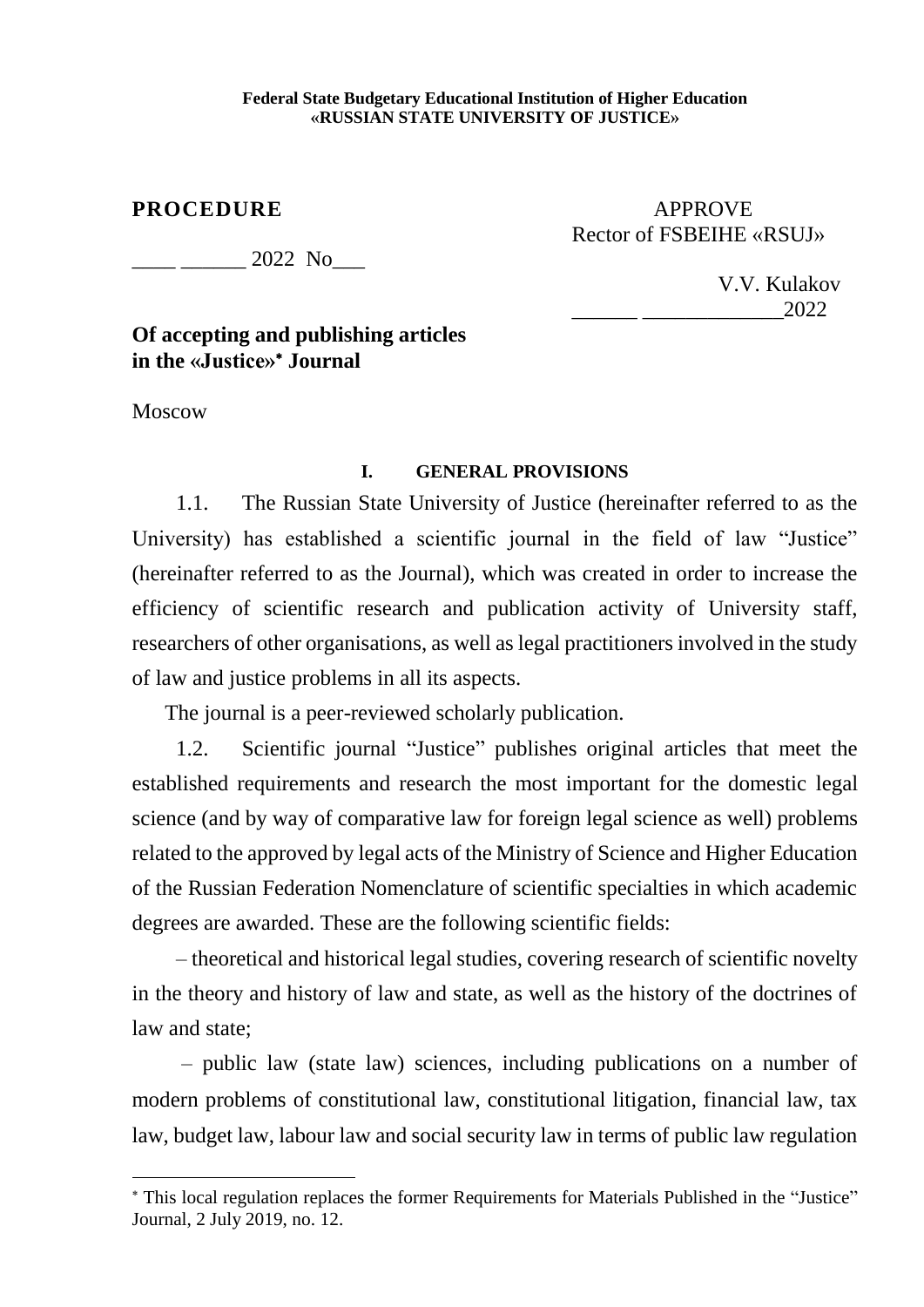of legal relations in this sphere. Issues of land, natural resources, environmental law in the aspect of public law regulation of environmental protection, nature management, land relations, and urban development may also be covered here. This area includes publications on the problems of judicial, prosecutor's, human rights and law-enforcement activity, information and administrative law, administrative process;

– private law (civil law) sciences: these include both the civil law sciences proper – civil, business, family, private international law; civil and arbitration process, as well as the sciences classified as public law sciences, but in which private law aspects are the subject of analysis (labour law, land law, etc.);

– criminal law sciences covering criminal law, penal enforcement law and criminology; criminal procedure, forensics, as well as forensic and expert activity;

– international legal studies, which focus on a wide range of international and European law issues (international organisations, international treaties, international justice bodies, etc.).

1.3. The next important criterion on the basis of which the editorial board accepts articles on legal issues for publication in the journal is compliance of the content of the articles with the thematic focus of the journal. Within the framework of the approved Nomenclature of Scientific Specialties, articles that explore topical problems of justice, the administration of justice, judicial proceedings, improving efficiency, judicial practice, etc. are subject for publication in the first place.

1.4. The main content of the scientific publication is scientific articles and scientific reviews. At the same time, the editorial board assumes that the journal publishes not only scientific articles, but also reviews of domestic and foreign publications on specific topics, translations of articles by famous foreign lawyers, reviews of thematic monographs by domestic and foreign authors, as well as other materials that meet the goals and objectives of the "Justice" journal and may be of interest to the readership.

#### **II. REQUIREMENTS FOR ARTICLES**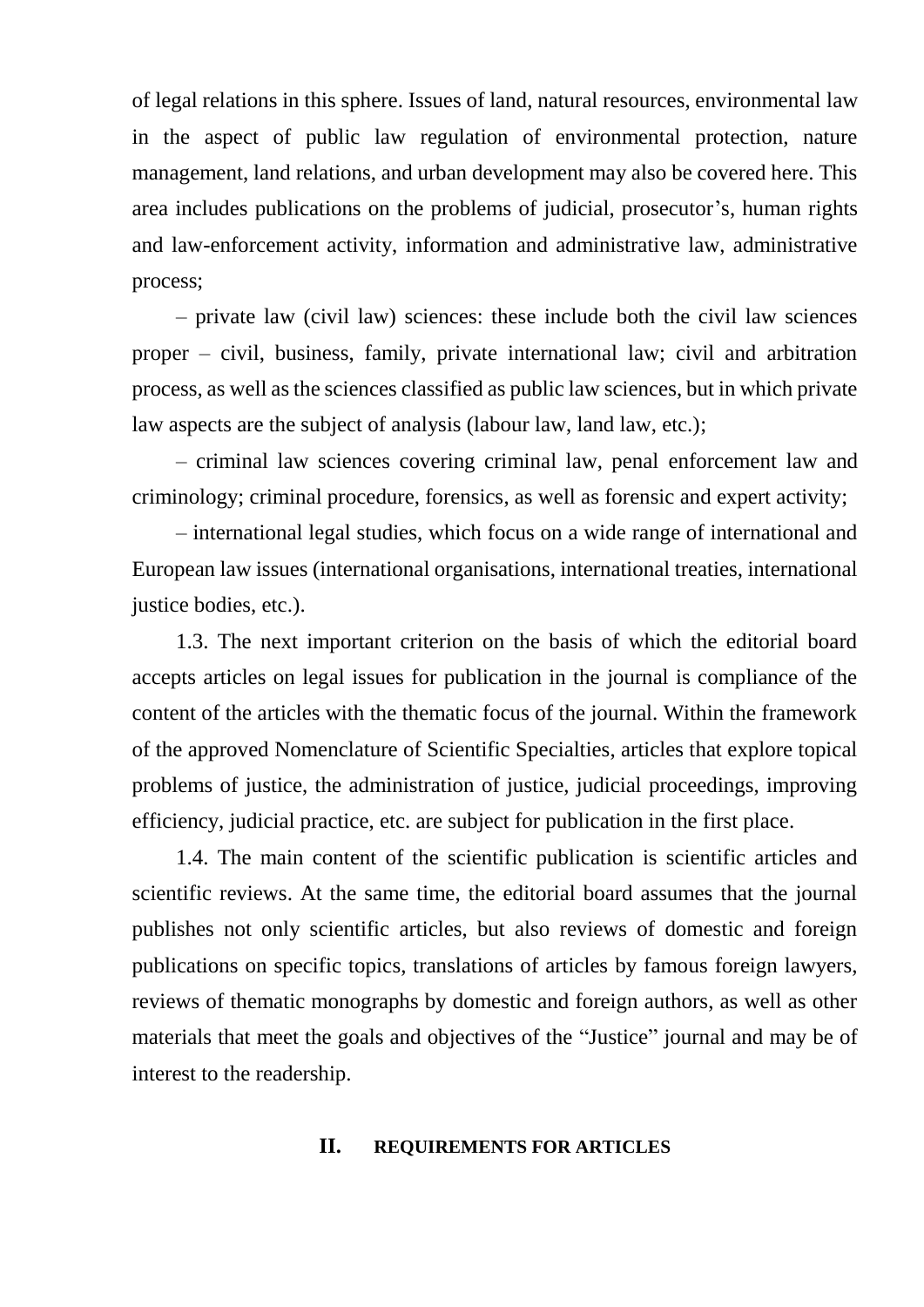2.1. Materials can be sent to the editorial office of the journal by e-mail vestnik@rsuj.ru or to the address: 117418, Moscow, ul. Novocheremushkinskaya, 69, office 801.

2.2. If an article manuscript has been sent to another publisher at the same time or has been previously published, the author is obliged to inform the editorial board.

2.3. The article must be properly presented and contain:

– universal decimal code (UDC) [\(http://teacode.com/online/udc/\)](http://teacode.com/online/udc/);

– information about the author in Russian and English (full surname, first name, patronymic, scientific degree, academic title, position, place of work, city, e-mail address, ORCID (if available) (this information will be published), contact phone number and home address to which the author's copy of the journal will be sent;

– all persons who participated in the research (writing the paper, conceptualising the article, collecting materials (statistical data), analysis, etc.) should be listed among the authors. If the article is prepared in co-authorship, it is obligatory to indicate the contribution of each person to the research conducted;

– words of acknowledgement (if desired) to organisations (institutions), scientific supervisors, other persons who assisted in the preparation of the article or financed the research work (provided grants);

– title in Russian and English;

– an abstract in Russian and English (up to 250 words). The abstract should include clearly defined parts: *Introduction; Theoretical Basis. Methods; Results; Discussion and Conclusion*. The information contained in the title of the article should not be repeated in the text of the abstract. Superfluous introductory phrases should be avoided (e.g.: "the author of the article considers...", "the article analyses..."). Historical references, if they do not constitute the main content of the paper, descriptions of previously published works and common knowledge, should not be given in the abstract. The abstract in English should not be a literal translation of the Russianlanguage text;

– keywords (6-10) in Russian and English; keywords should not only refer to the objects under study, but also describe the results of the work;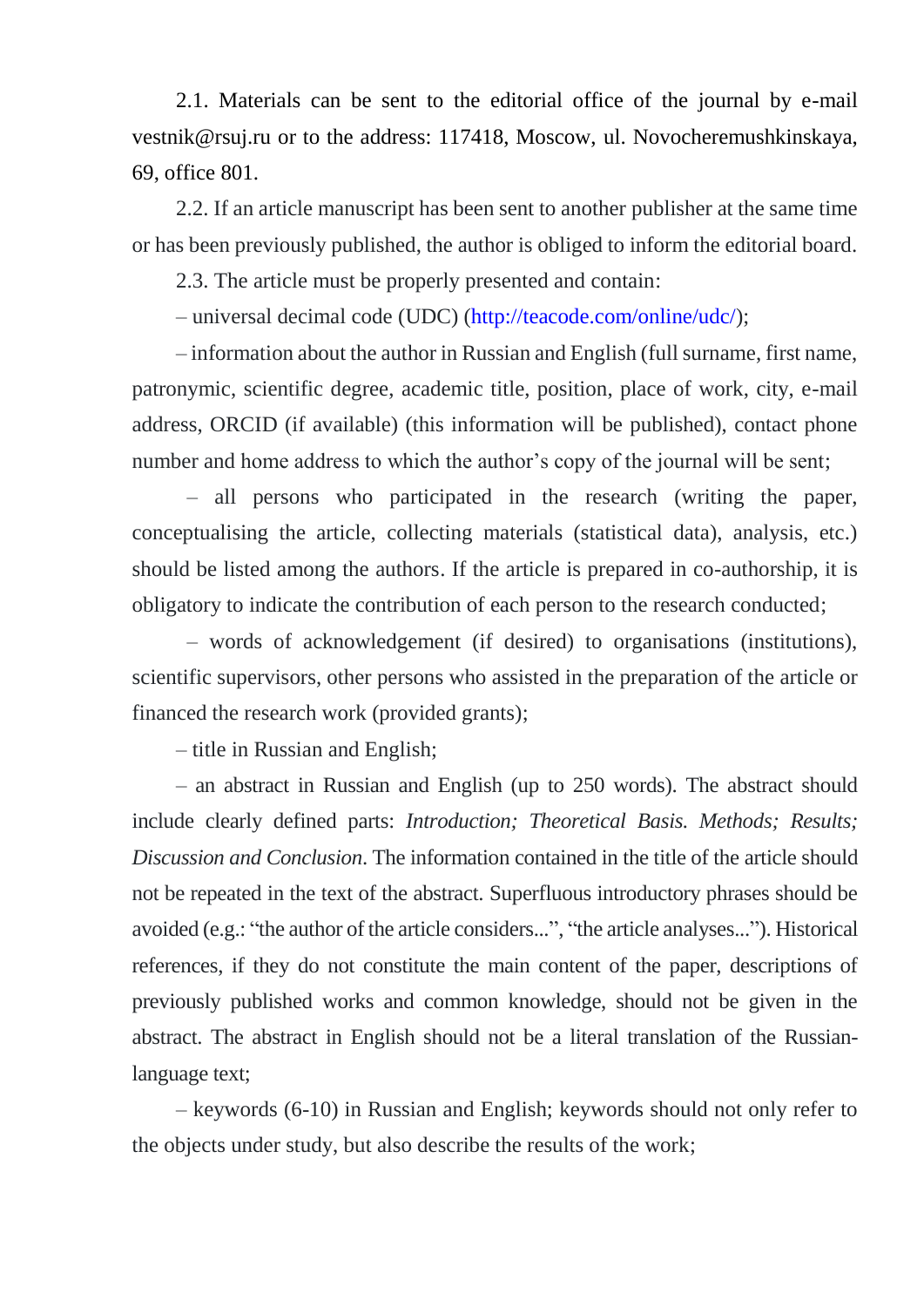– the list of sources, or the list of bibliographic references arranged in alphabetical order, which includes only the sources cited or mentioned in the text of the article, drawn up according to GOST R 7.0.5.

This list should not include normative legal acts, international conventions and agreements, court decisions, statistical compilations, dictionaries, archival materials, newspaper articles without the author's indication, links to websites without an indication of specific material. References to such sources are given in footnotes with continuous numbering at the bottom of the page. It is unacceptable to cite dubious websites (e.g., referat.ru), tabloid press sites, forums, and social networks as sources.

In addition, References (a list of bibliographic references) in Latin characters, in Harvard style (also in alphabetical order), must be provided.

2.4. The main body of the paper must be clearly structured with sections of research:

*Introduction –* contains the statement of the problem, its relevance, importance for the further development of the field of science or practical activity. The literature review covers the main (latest) publications that serve as a basis for the development of the topic under study, the difficulties of working on the topic and issues that remain unresolved;

*Theoretical basis. Methods* – describes the object of the study and the methods and techniques used with their justification, defines the sequence of stages of the study, how the study of the problem was carried out;

*Results* – the main section where the conclusions are proved, the relevant argumentation is given, the stages of the cognitive process are explained, and the data on which the author has relied are substantiated;

*Discussion and conclusion* – records briefly the results of the study, drawing conclusions and recommendations based on the study, defining their practical significance.

The main text of the article shall be in Russian or English. It is not allowed to mix the text in two languages in one article.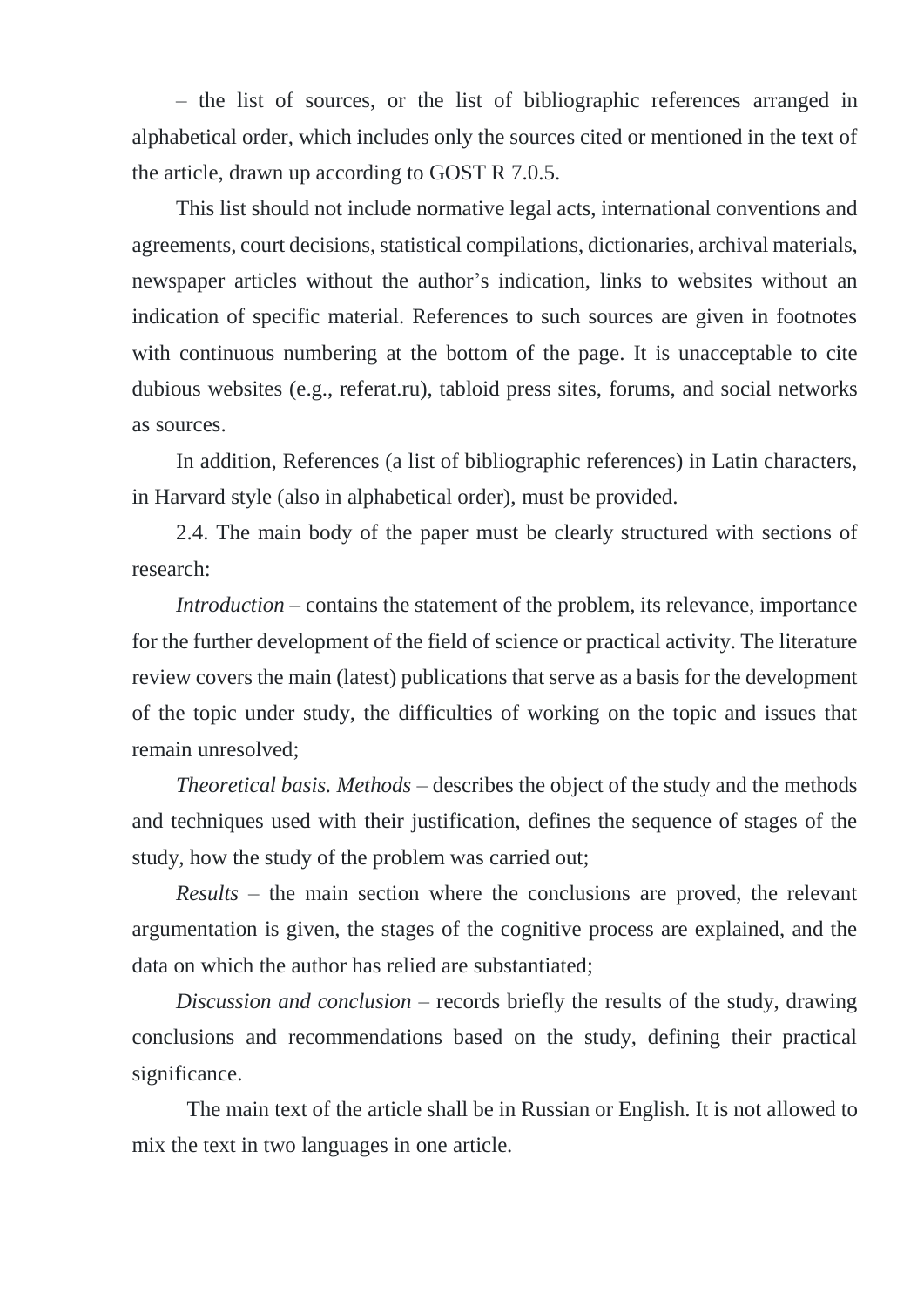Bibliographical references are given as in-text citations. The Harvard standard is used, according to which references are placed in the text of the material in square brackets, indicating the author and year of publication. If a citation is given, the page on which it is placed is indicated, e.g: [Jhering, R., 1865, p. 321]. References to several sources are separated by a semicolon. The works of the same author published in the same year are marked with the letters "a" and "b", for example: [Danevsky, V. P., 1896b].

The length of articles and translations should not exceed 1 author's page (40 thousand characters including spaces); reviews and overviews  $-0.5$  author's page.

As the journal is printed in one colour, it is recommended that:

– necessary emphasis is made in italics or bold, but not in colour, which will be lost in the layout;

– black and white drawings, graphs, tables, etc. be used.

### **III. PREVENTION OF CONFLICTS OF INTEREST**

3.1. The author is responsible for the accuracy of quotations, names, figures, dates, and the presence of information that is not permitted for publication in the open press.

3.2. The author is obliged to indicate the authorship not only of the mentioned provisions, ideas, concepts, etc. with reference to the original source, but also the authorship of the data, statistical data, tables, figures, etc. used in the submitted article.

3.3. The author is responsible for ensuring that the research submitted is carried out in accordance with legal and ethical standards.

3.4. When submitting a manuscript to the journal for publication, the author is presumed to transfer the rights to place the text of the article in the RSCI system and scientific electronic libraries elibrary.ru and cyberleninka.ru, as well as on the website of the "Justice" journal.

#### **IV. PUBLICATION PROCEDURE**

4.1. The editor-in-chief and the editorial board ensure the high quality and accuracy of published material and the observance of the rules and regulations of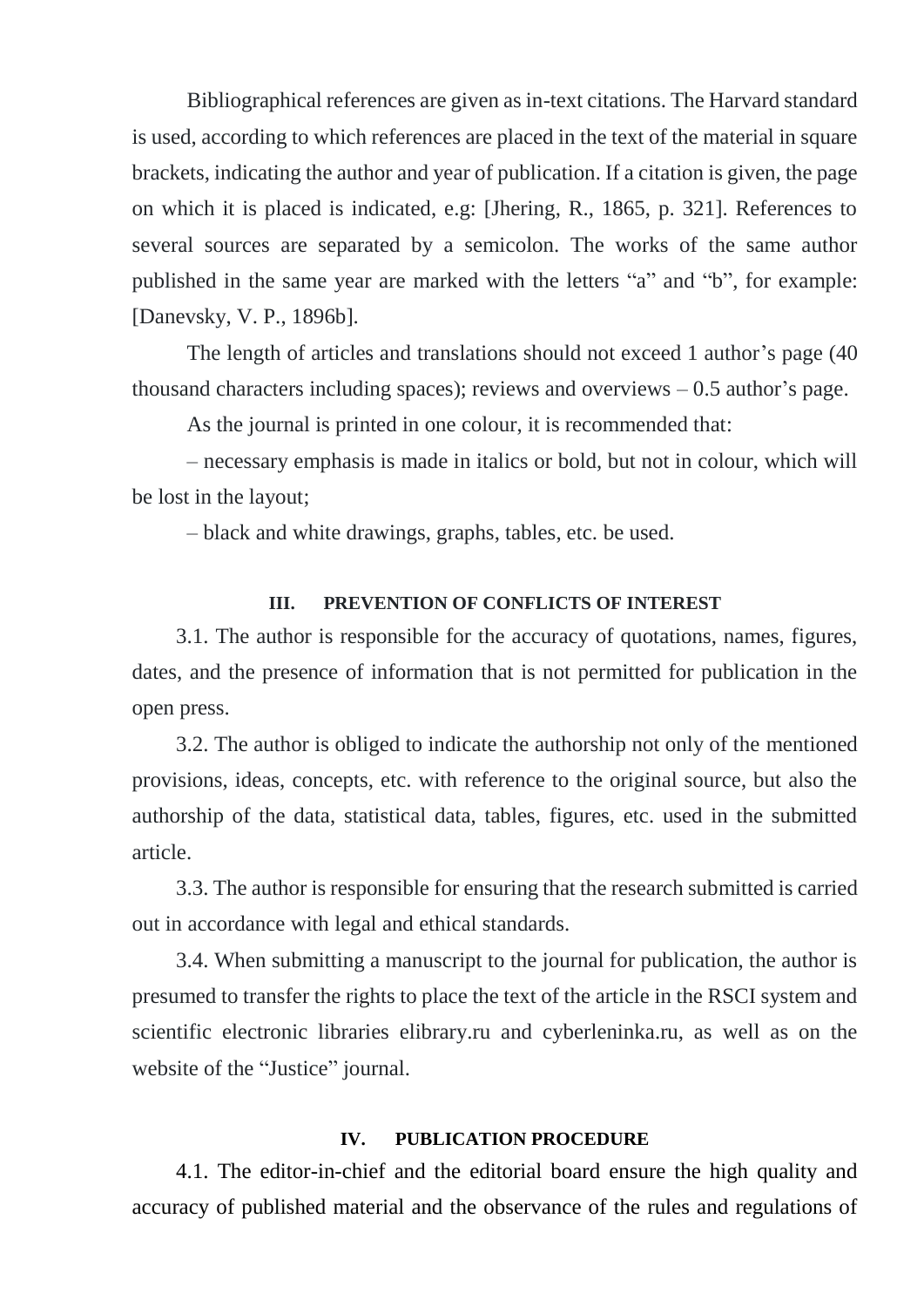publication ethics (detailed provisions on the journal's website) and the principles of confidentiality and privacy.

4.2. The decision to publish, taking into account the author's compliance with the initial requirements (relevance to the topic, proper presentation, absence of conflict of interest, etc.) is made by the editor-in-chief together with members of the editorial board based on a positive conclusion after having checked by the Anti-Plagiarism system and a positive review of the article.

4.3. Members of the editorial board of the journal, as well as professors and teachers of the University – the founder of the journal and external scientists with sufficient experience and knowledge in the scientific field stated in the article are involved in reviewing (detailed provisions on the website of the journal).

4.4. The editorial board conducts a peer review of all materials received by the editorial board that are relevant to its subject matter. All reviewers are recognised experts in the subject of the reviewed materials and have had publications on the subject of the reviewed article within the past 3 years. Reviews are stored in the editorial office for 3 years (the journal has been published since 2019).

4.5. The purpose of the institute of scientific reviewing of the articles received by the editorial board is the assessment and recognition by specialists of the high level of significance of scientific and practical results of the research conducted by the authors, compliance of the content and level of development of the topic with the title of the article, novelty and reliability of the author's research, compliance with the ethical standards adopted by the scientific community, introduction of current works on the relevant issue into scientific circulation.

4.6. The editorial board will send copies of the reviews or a justified refusal to the authors of the submitted materials; copies of the reviews will also be sent to the Ministry of Science and Higher Education of the Russian Federation upon request to the editorial board of the publication.

4.7. Any author has a chance to be published, regardless of where they live, their nationality, their age or whether they have a degree or academic titles.

4.8. After publication, the author receives an author's copy of the issue of the journal (sent by post or on-line).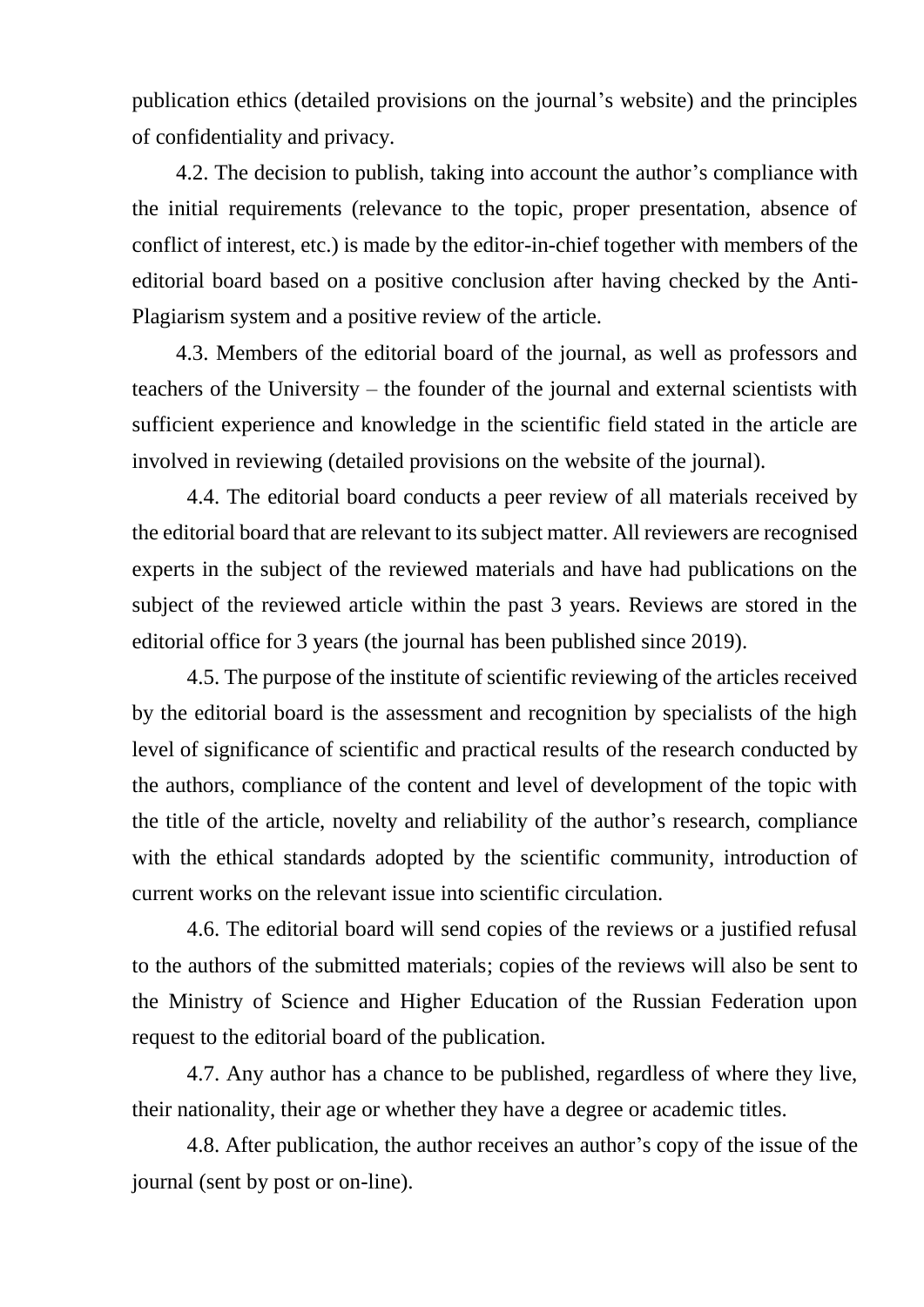#### **V. FINAL PROVISIONS**

5.1. The openness of the journal is ensured by placing all information on its official website: information about the editorial board, conditions for publishing articles and requirements for their presentation, rules for reviewing articles, as well as rules and principles of publication ethics.

5.2. Open access to published articles is provided by placing the full-text version of the articles on the website https://justice.study/, as well as placing metadata and full-text articles on the website of Scientific electronic libraries elibrary.ru and cyberleninka.ru.

5.3. Submission by the author or co-authors of a manuscript to the editorial board of the "Justice" journal is carried out on the basis of a licensing agreement, under which the author or co-authors provide the University with an exclusive license to use the article in the ways provided by Articles 1229, 1270 of the Civil Code of the Russian Federation.

5.4. The editorial board does not charge for the publication of articles and other materials. No royalties are paid to authors.

\_\_\_\_\_\_\_\_\_\_\_\_